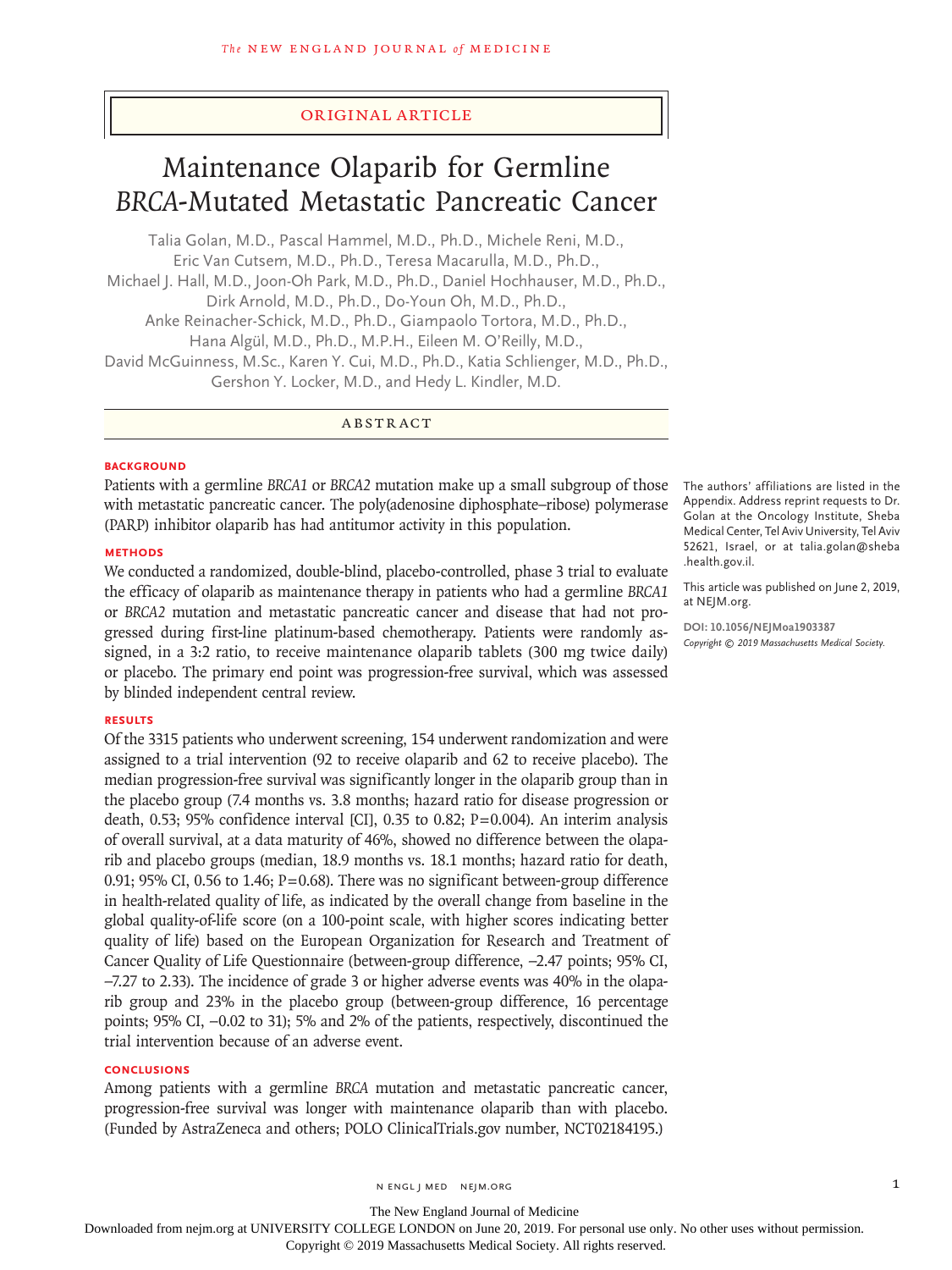**METASTATIC PANCREATIC CANCER IS**<br>
particularly refractory to treatment.<sup>1</sup><br>
ments are associated with a median progressionparticularly refractory to treatment.<sup>1</sup> Current standard-of-care first-line treatfree survival of approximately 6 months, and fewer than 10% of patients are alive 5 years after the initial diagnosis. $1-3$ 

Loss-of-function mutations in *BRCA1*, *BRCA2*, or both (*BRCA*) genes are linked to an increased risk of ovarian and breast cancers<sup>4</sup>; such mutations are also associated with an increased risk of pancreatic cancer, and 4 to 7% of patients with pancreatic cancer have a germline *BRCA* mutation.5-8 *BRCA* genes code for proteins that are involved in homologous recombination repair of DNA double-strand breaks.<sup>9</sup> Cells with a deficiency in homologous recombination repair, such as those with a *BRCA* mutation, are sensitive to poly(adenosine diphosphate–ribose) polymerase (PARP) inhibition through multiple mechanisms, including trapping of PARP on DNA at sites of single-strand breaks. These processes prevent repair of single-strand breaks and lead to generation of double-strand breaks in replicating cells, which cannot be repaired accurately in tumors with defects in homologous recombination repair. Thus, PARP inhibitors cause an accumulation of DNA damage and tumor-cell death.<sup>10</sup> The PARP inhibitor olaparib has been shown to have clinical efficacy in patients with a germline *BRCA* mutation and ovarian or breast cancer,<sup>11,12</sup> and in a phase 2 trial, olaparib had antitumor activity in heavily pretreated patients with a germline *BRCA* mutation and metastatic pancreatic cancer.<sup>13</sup>

No targeted therapies have been approved specifically for patients with a germline *BRCA* mutation and pancreatic cancer, although clinical evidence suggests that these patients may have improved outcomes when treated with platinumbased chemotherapies.14,15 Maintenance treatments that aim to extend progression-free and overall survival without compromising healthrelated quality of life are used in the management of many cancers and provide an opportunity to prolong responses.<sup>16</sup> In ovarian cancer, maintenance olaparib has provided a clinically meaningful benefit with regard to progressionfree survival among patients with a *BRCA* mutain pancreatic cancer, although early studies of phase 3 POLO trial was conducted at 119 sites in

maintenance sunitinib and fluorouracil have shown promising results.<sup>18,19</sup>

We conducted the POLO (Pancreas Cancer Olaparib Ongoing) trial to evaluate the efficacy of maintenance therapy with olaparib in patients with a germline *BRCA* mutation and metastatic pancreatic adenocarcinoma that had not progressed during first-line platinum-based chemotherapy.

## METHODS

# **Patients**

Patients were eligible if they were 18 years of age or older and had histologically or cytologically confirmed pancreatic adenocarcinoma and a documented deleterious or suspected deleterious germline mutation in *BRCA1* or *BRCA2*. Eligibility was based on detection of a germline *BRCA* mutation by central testing with the use of the BRAC-Analysis CDx test (Myriad Genetic Laboratories) or by local testing with subsequent confirmation with the use of the BRACAnalysis CDx test after randomization.

Patients had received at least 16 weeks of continuous first-line platinum-based chemotherapy for metastatic pancreatic cancer; the duration was unlimited as long as no evidence of disease progression was noted by the investigator at randomization. The platinum component of chemotherapy could have been discontinued because of toxic effects at any time after 16 weeks. Toxic effects from previous treatment for cancer must have resolved to grade 1 (according to the National Cancer Institute Common Terminology Criteria for Adverse Events [NCI CTCAE], version 4.0) before randomization, except for alopecia, grade 3 peripheral neuropathy, and grade 2 anemia (if the hemoglobin level was ≥9 g per deciliter, with no blood transfusions in the preceding 28 days).

Eligible patients had normal organ and acceptable bone marrow function. Full eligibility criteria are provided in the trial protocol, available with the full text of this article at NEJM.org. All the patients provided written informed consent.

# **Trial Design and Interventions**

tion.12,17 Maintenance treatment is a new concept The randomized, double-blind, placebo-controlled,

2 N ENGL J MED NEJM.ORG

The New England Journal of Medicine

Downloaded from nejm.org at UNIVERSITY COLLEGE LONDON on June 20, 2019. For personal use only. No other uses without permission.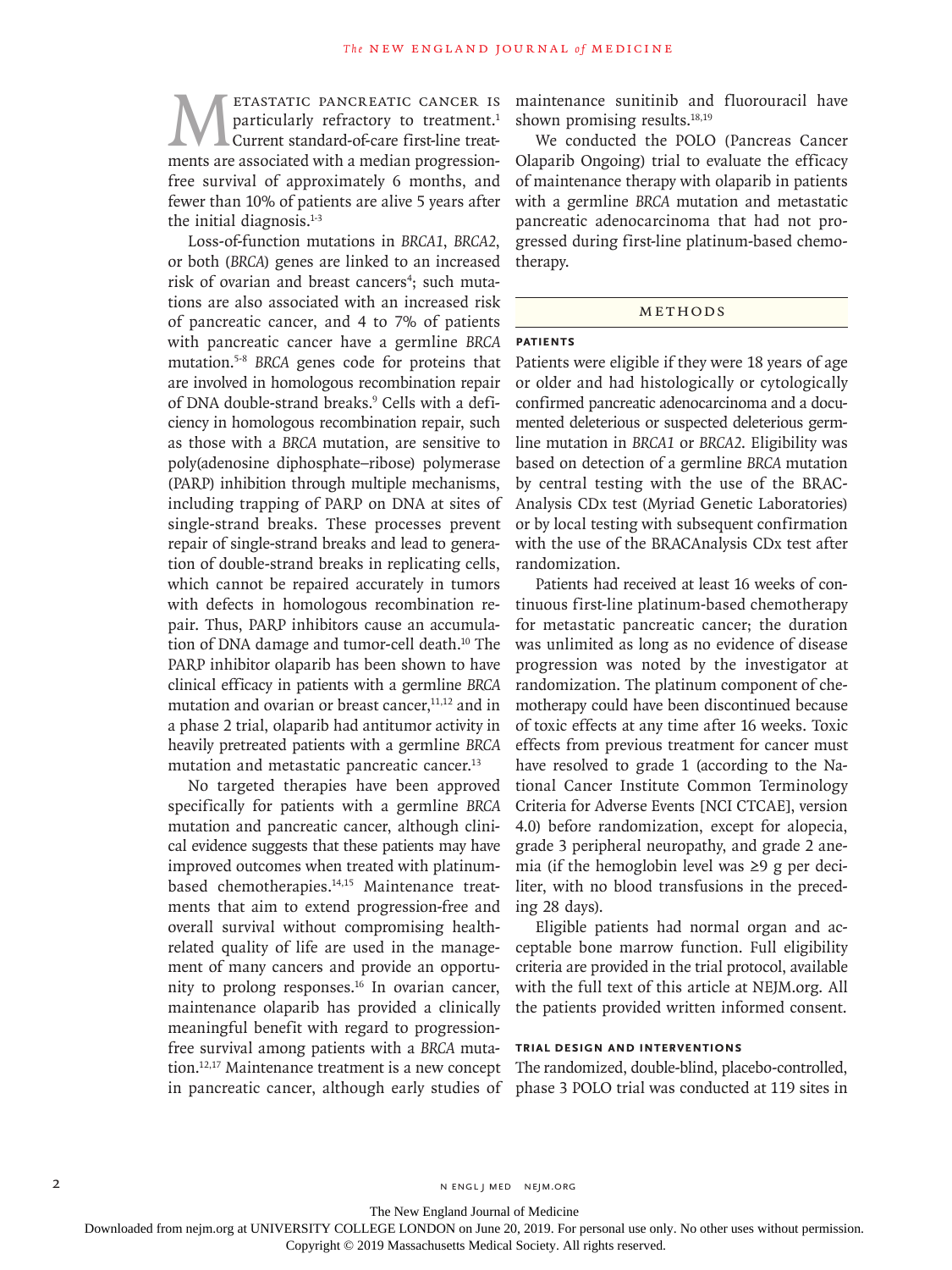12 countries. With the use of a central interactive voice or Web response system that incorporated a block randomization scheme, patients were randomly assigned, in a 3:2 ratio, to receive maintenance olaparib tablets (300 mg twice daily) or matching placebo. No stratification factors were used. The maintenance trial intervention was initiated 4 to 8 weeks after the last dose of first-line chemotherapy had been administered. The intervention was continued until the occurrence of objective radiologic disease progression (determined by investigator assessment according to the modified Response Evaluation Criteria in Solid Tumors [RECIST], version 1.1) (see the Methods section in the Supplementary Appendix, available at NEJM.org) or unacceptable toxic effects.<sup>20</sup> Crossover to olaparib was not permitted during this trial. After discontinuation of the trial intervention, subsequent therapies were administered at the investigators' discretion.

# **End Points and Assessments**

The primary end point was progression-free survival, which was defined as the time from randomization until objective radiologic disease progression, as assessed by blinded independent central review according to modified RECIST, version 1.1, or death from any cause. Prespecified sensitivity analyses of progression-free survival were performed (see the Methods section in the Supplementary Appendix).

Secondary end points included the following: overall survival; second progression-free survival, defined as the time from randomization to second progression (investigator-assessed objective radiologic or symptomatic progression) or death; the objective response rate, assessed by blinded independent central review according to modified RECIST, version 1.1, in patients with data that could be evaluated; and the change in scores for global health-related quality of life (measured as the adjusted mean change from baseline).

Computed tomography or magnetic resonance imaging of the chest, abdomen, and pelvis were performed at baseline, every 8 weeks for 40 weeks, and then every 12 weeks until disease progression. Survival, second progression, and subsequent treatments for cancer were assessed every 8 weeks after progression. Health-related quality of life was assessed with the use of the 30-item European Organization for Research and Treatment of Cancer Quality of Life Questionnaire (EORTC QLQ-C30), which was completed by the patients at baseline, every 4 weeks until disease progression, at discontinuation of the trial intervention, and 30 days after the last dose of the trial agent. Global scores on the EORTC QLQ-C30 range from 0 to 100, with higher scores indicating better quality of life; an increase or decrease of at least 10 points was considered to be a clinically meaningful change.<sup>21</sup> Adverse events were graded according to the NCI CTCAE, version 4.0.

# **Trial Oversight**

This trial was performed in accordance with the principles of the Declaration of Helsinki, Good Clinical Practice guidelines, and the AstraZeneca policy of bioethics.22 The trial was designed by the first and last authors in collaboration with AstraZeneca. AstraZeneca was responsible for overseeing the collection, analysis, and interpretation of the data. All the authors had full access to the data. Olaparib is being codeveloped by AstraZeneca and Merck Sharp & Dohme (MSD, a subsidiary of Merck), and MSD provided input regarding the interpretation of the data. The manuscript was written with medical writing assistance funded by AstraZeneca and MSD, with critical review and input by the authors. The authors attest to the accuracy and completeness of the data and the fidelity of the trial to the protocol.

# **Statistical Analysis**

We determined that with a sample size of 145 patients, 87 cases of disease progression or death would provide the trial with 80% power, at a one-sided significance level of 2.5% (onesided because we did not think that the superiority of placebo was a possible outcome), to show a significant difference in progression-free survival between the olaparib group and the placebo group, assuming a hazard ratio for disease progression or death of 0.54. An interim futility analysis of progression-free survival was conducted after 44 events had occurred. A prespecified interim analysis of overall survival was

n engl j med nejm.org 3

The New England Journal of Medicine

Downloaded from nejm.org at UNIVERSITY COLLEGE LONDON on June 20, 2019. For personal use only. No other uses without permission.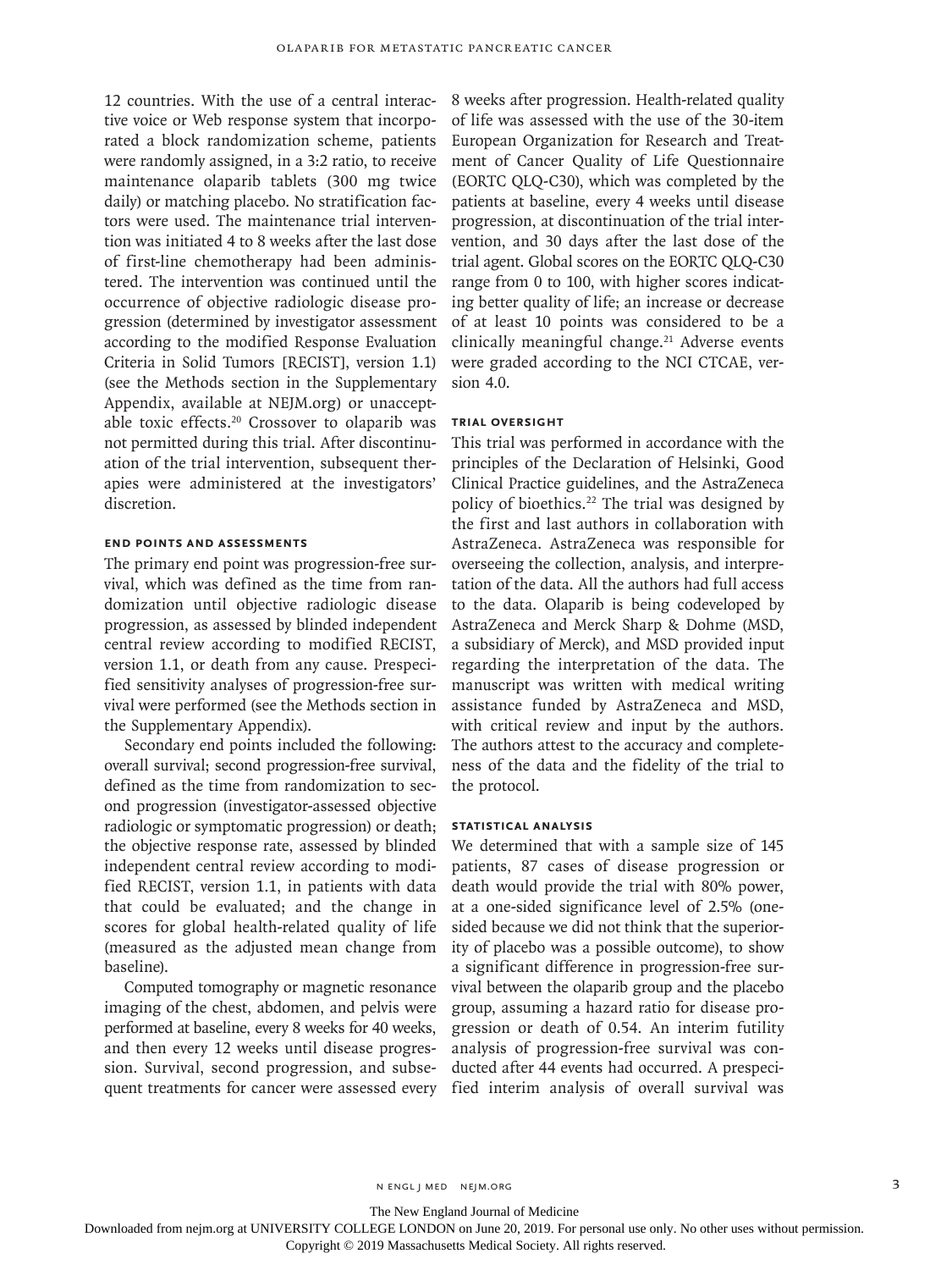performed at the time of the primary analysis of progression-free survival.

Data on efficacy were analyzed in the intention-to-treat population (all patients who underwent randomization). Data on safety were summarized in the safety population (patients who received ≥1 dose of a trial agent), and data on health-related quality of life were analyzed in all patients with a form on baseline health-related quality of life that could be evaluated (see the Methods section in the Supplementary Appendix).

The primary analysis of progression-free survival was performed with a log-rank test, with calculation of a hazard ratio, an accompanying 95% confidence interval, and a P value. Data on patients who had not had disease progression and who had not died at the time of the primary analysis, or who had progression or had died after two or more missed visits, were censored at the date of the last tumor assessment for which data could be evaluated. Subgroup and multivariate analyses of progression-free survival were conducted with the use of a Cox proportionalhazards model. All time-to-event curves were generated with the use of the Kaplan–Meier method and were used to calculate medians for each trial group.<sup>23</sup> Overall survival and second progression-free survival (defined as the time from randomization to second progression occurring while the patient was receiving salvage therapy) were analyzed with the same method as that used for progression-free survival.

The adjusted mean change from baseline in the EORTC QLQ-C30 global health-related qualityof-life score was analyzed with a mixed model for repeated measures (see the Methods section in the Supplementary Appendix). A change of 10 points in either direction was considered to be a clinically significant difference.

A multiple-testing procedure was used to control for the type 1 error rate, with a test for progression-free survival to be performed first, followed by a planned interim test for overall survival if there was a significant difference in progression-free survival between the trial groups. The final overall survival analysis is planned after 106 deaths. All reported P values are twosided and coincide with the reported two-sided confidence intervals. The statistical analysis plan is available with the protocol at NEJM.org.

# Results

# **Patients**

A total of 3315 patients were screened for trial entry; 247 (7.5%) of these patients had a germline *BRCA* mutation. Between January 2015 and January 2019, a total of 154 patients underwent randomization (Table S1 in the Supplementary Appendix), and 90 of 92 patients who were assigned to olaparib and 61 of 62 patients who were assigned to placebo received the trial intervention (Fig. 1). At the time of data cutoff for this analysis (January 15, 2019), 30 patients were still receiving olaparib and 8 were still receiving placebo. The median duration of follow-up for disease progression in patients with censored data was 9.1 months (range, 0 to 39.6) in the olaparib group and 3.8 months (range, 0 to 29.8) in the placebo group. The baseline characteristics of the patients are listed in Table 1, and in Table S2 in the Supplementary Appendix.

# **Efficacy**

The analysis of the primary end point was performed after 104 of 154 patients had had disease progression (assessed by blinded independent central review) or had died (data maturity, 68%). The median progression-free survival was significantly longer in the olaparib group than in the placebo group (7.4 months vs. 3.8 months; hazard ratio for disease progression or death, 0.53; 95% confidence interval [CI], 0.35 to 0.82; P=0.004), and from 6 months onward, the percentage of patients who were alive and free from disease progression was more than twice as high in the olaparib group as in the placebo group (Fig. 2A). The results of a prespecified sensitivity analysis of investigator-assessed progression-free survival, performed to evaluate for ascertainment bias, were consistent with those of the primary analysis (hazard ratio for disease progression or death, 0.51; 95% CI, 0.34 to 0.78) (Table S5 in the Supplementary Appendix). Prespecified subgroup analyses of progression-free survival showed no evidence of differences with respect to the benefit of olaparib, including between the subgroup of patients who had had a response to previous platinum-based chemotherapy and those who had stable disease (Fig. 3). A multivariate Cox regression analysis showed that the treat-

4 **n engl j med negl j med nejm.org** N ENGL J MED NEJM.ORG

The New England Journal of Medicine

Downloaded from nejm.org at UNIVERSITY COLLEGE LONDON on June 20, 2019. For personal use only. No other uses without permission.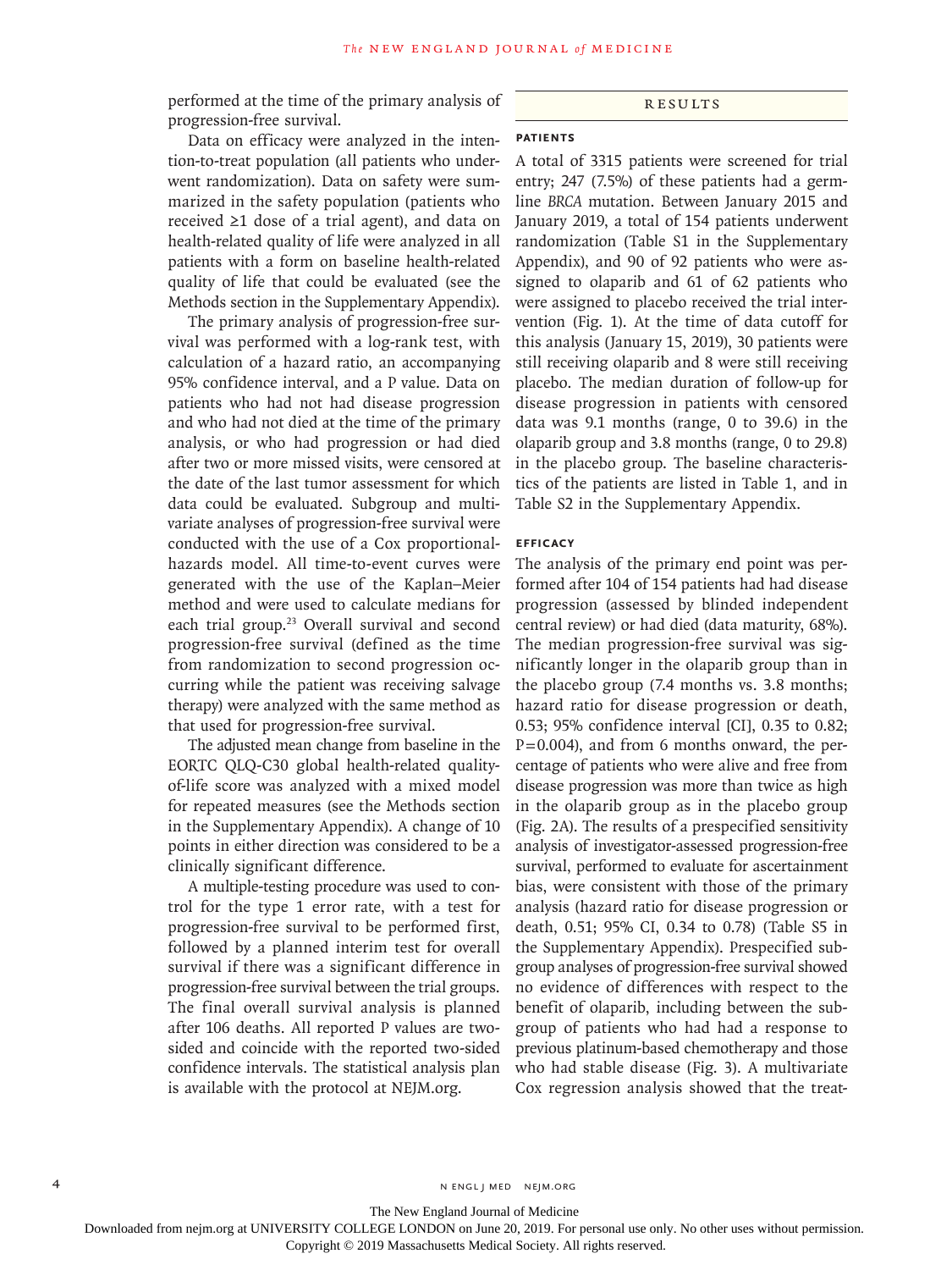

#### **Figure 1. Screening, Enrollment, Randomization, and Intervention.**

One patient in the placebo group incorrectly received olaparib and was included in the olaparib group for the safety analyses. After initiation of the trial intervention, another patient in the placebo group was found not to have met the eligibility criteria, and the intervention was discontinued on day 3 at the decision of the trial sponsor. In addition to this patient, one patient in each trial group was found, after randomization, not to have met the eligibility criteria. Both were included in the intention-to-treat efficacy analyses. Neither patient received a trial intervention, and so neither was included in the safety analyses.

n engl j med nejm.org 5

The New England Journal of Medicine

Downloaded from nejm.org at UNIVERSITY COLLEGE LONDON on June 20, 2019. For personal use only. No other uses without permission.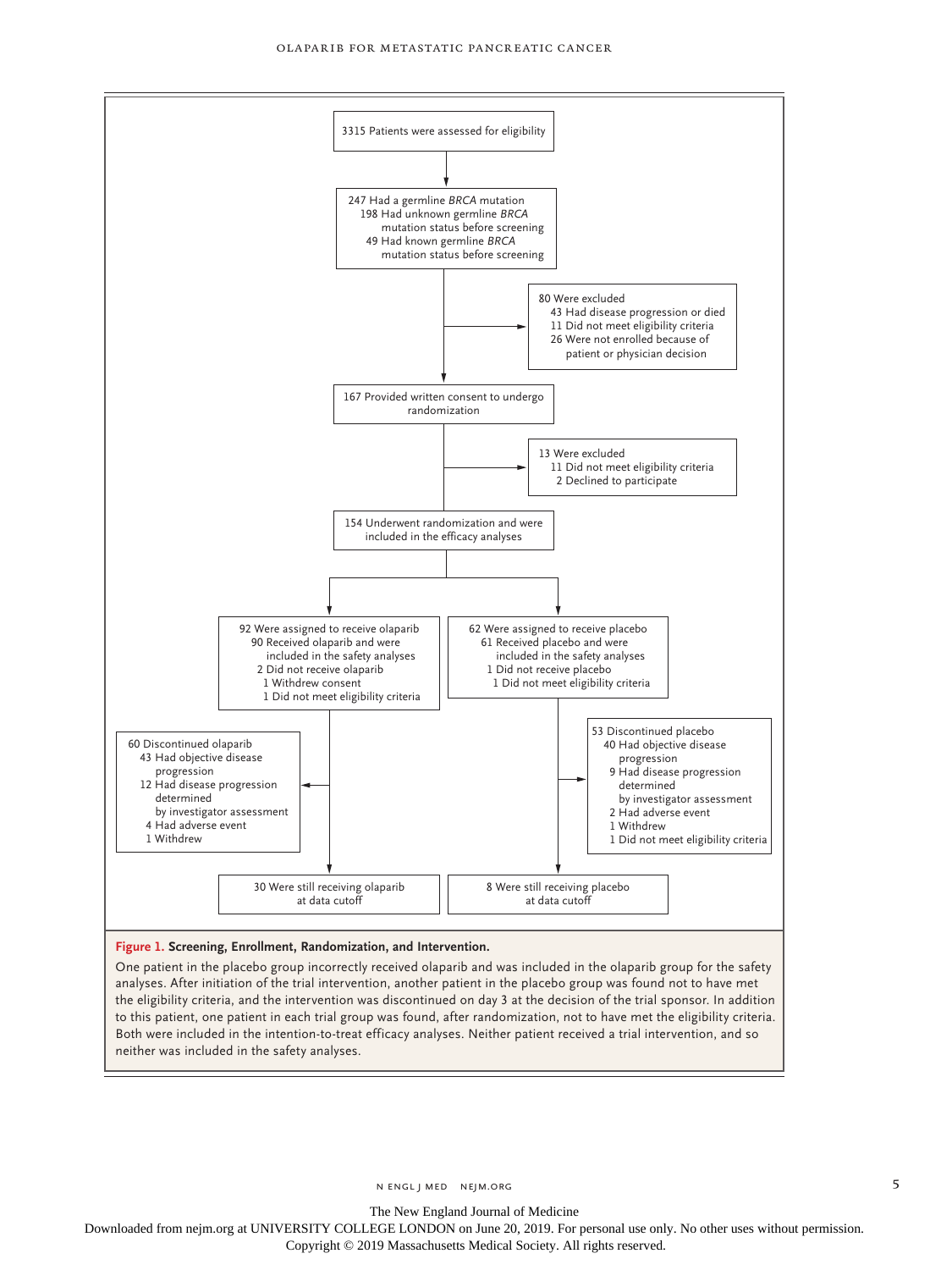| Table 1. Baseline Characteristics of the Patients.*         |                        |                       |  |  |  |  |  |  |
|-------------------------------------------------------------|------------------------|-----------------------|--|--|--|--|--|--|
| Characteristic                                              | Olaparib<br>$(N = 92)$ | Placebo<br>$(N = 62)$ |  |  |  |  |  |  |
| Age at randomization - yr                                   |                        |                       |  |  |  |  |  |  |
| Median                                                      | 57                     | 57                    |  |  |  |  |  |  |
| Range                                                       | $37 - 84$              | $36 - 75$             |  |  |  |  |  |  |
| Age $\geq 65$ yr at randomization — no. (%)                 | 28 (30)                | 13 (21)               |  |  |  |  |  |  |
| Male sex — no. $(\%)$                                       | 53 (58)                | 31 (50)               |  |  |  |  |  |  |
| ECOG performance status - no. (%)                           |                        |                       |  |  |  |  |  |  |
| 0, normal activity                                          | 65 (71)                | 38 (61)               |  |  |  |  |  |  |
| 1, restricted activity                                      | 25 (27)                | 23(37)                |  |  |  |  |  |  |
| Missing data                                                | 2(2)                   | 1(2)                  |  |  |  |  |  |  |
| Germline BRCA mutation - no. $(\%)\uparrow$                 |                        |                       |  |  |  |  |  |  |
| <b>BRCA1</b>                                                | 29 (32)                | 16 (26)               |  |  |  |  |  |  |
| BRCA <sub>2</sub>                                           | 62 (67)                | 46 (74)               |  |  |  |  |  |  |
| Both BRCA1 and BRCA2                                        | 1(1)                   | $\mathbf 0$           |  |  |  |  |  |  |
| Time from diagnosis to randomization - mo                   |                        |                       |  |  |  |  |  |  |
| Median                                                      | 6.9                    | 7.0                   |  |  |  |  |  |  |
| Range                                                       | $3.6 - 38.4$           | $4.1 - 30.2$          |  |  |  |  |  |  |
| First-line platinum-based chemotherapy<br>— no. (%)‡        |                        |                       |  |  |  |  |  |  |
| <b>FOLFIRINOX variants</b>                                  | 79 (86)                | 50 (81)               |  |  |  |  |  |  |
| Gemcitabine-cisplatin                                       | 2(2)                   | 3(5)                  |  |  |  |  |  |  |
| Other platinum-based treatments                             | 10(11)                 | 8(13)                 |  |  |  |  |  |  |
| Missing data                                                | 1(1)                   | 1(2)                  |  |  |  |  |  |  |
| Duration of first-line chemotherapy before<br>randomization |                        |                       |  |  |  |  |  |  |
| Median - mo                                                 | 5.0                    | 5.1                   |  |  |  |  |  |  |
| Range — mo                                                  | $2.5 - 35.2$           | $3.4 - 20.4$          |  |  |  |  |  |  |
| 16 wk-6 mo - no. (%)                                        | 61(66)                 | 40 (65)               |  |  |  |  |  |  |
| $>6$ mo – no. (%)                                           | 30 (33)                | 21 (34)               |  |  |  |  |  |  |
| Missing data $-$ no. (%)                                    | 1(1)                   | 1(2)                  |  |  |  |  |  |  |
| Best response with first-line chemotherapy<br>— no. (%)     |                        |                       |  |  |  |  |  |  |
| Complete or partial response                                | 46 (50)                | 30 (48)               |  |  |  |  |  |  |
| Stable disease                                              | 45 (49)                | 31 (50)               |  |  |  |  |  |  |
| Missing data                                                | 1(1)                   | 1(2)                  |  |  |  |  |  |  |

\* Percentages may not total 100 because of rounding. ECOG denotes Eastern Cooperative Oncology Group, and FOLFIRINOX fluorouracil, leucovorin, irinotecan, and oxaliplatin.

† Four patients who underwent randomization on the basis of results of a local germline *BRCA* mutation test did not undergo confirmatory BRACAnalysis CDx testing as part of the trial (see the Results section in the Supplementary Appendix). BRACAnalysis CDx results from the remaining 150 patients are provided in Table S3 in the Supplementary Appendix.

‡ Further details regarding first-line platinum-based chemotherapy regimens re‑ ceived before randomization are provided in Table S4 in the Supplementary Appendix.

ment effect was not affected by imbalances in baseline factors between the trial groups (Table S6 in the Supplementary Appendix).

At the primary data cutoff date, 41 patients in the olaparib group and 30 patients in the placebo group had died. A planned interim analysis of overall survival that took place at a data maturity of 46% showed no evidence of a difference in overall survival between the groups (median, 18.9 months in the olaparib group and 18.1 months in the placebo group; hazard ratio for death, 0.91; 95% CI, 0.56 to 1.46; P=0.68) (Fig. 2B). A primary analysis of overall survival was planned after 106 events (data maturity, 69%). One patient in the olaparib group and 9 patients in the placebo group received treatment with a PARP inhibitor after discontinuation of the trial intervention (Table S7 in the Supplementary Appendix).

At a data maturity of 46%, an analysis of second progression-free survival showed a median time from randomization to second disease progression or death of 13.2 months in the olaparib group and 9.2 months in the placebo group (hazard ratio, 0.76; 95% CI, 0.46 to 1.23) (Fig. S1 in the Supplementary Appendix).

Overall, 18 patients in the olaparib group (20%) and 6 patients in the placebo group (10%) had a response. Among patients with measurable disease at baseline, the response rate as assessed by blinded independent central review was 23% in the olaparib group (18 of 78 patients) and 12% in the placebo group (6 of 52 patients) (odds ratio, 2.30; 95% CI, 0.89 to 6.76). Two patients, both in the olaparib group, had a complete response; both complete responses were ongoing at the time of data cutoff. The median duration of response was 24.9 months (95% CI, 14.8 to could not be calculated) and 3.7 months (95% CI, 2.1 to could not be calculated) and the median time to response was 5.4 months and 3.6 months in the olaparib and placebo groups, respectively.

## **Safety**

In the 151 patients who received a trial agent, the total median duration of treatment was 6.0 months (range, 0.8 to 45.3) in the olaparib group and 3.7 months (range, 0.1 to 30.1) in the placebo group (related data on dose intensity are provided in the Results section in the Supplementary Appendix). Table 2 shows the most

6 **n** engl j med nejm.org neighbors in the neutral media  $\frac{1}{2}$  media  $\frac{1}{2}$  media  $\frac{1}{2}$  media  $\frac{1}{2}$  media  $\frac{1}{2}$  media  $\frac{1}{2}$  media  $\frac{1}{2}$  media  $\frac{1}{2}$  media  $\frac{1}{2}$  media  $\frac{1}{2}$  media  $\frac{1$ 

The New England Journal of Medicine

Downloaded from nejm.org at UNIVERSITY COLLEGE LONDON on June 20, 2019. For personal use only. No other uses without permission.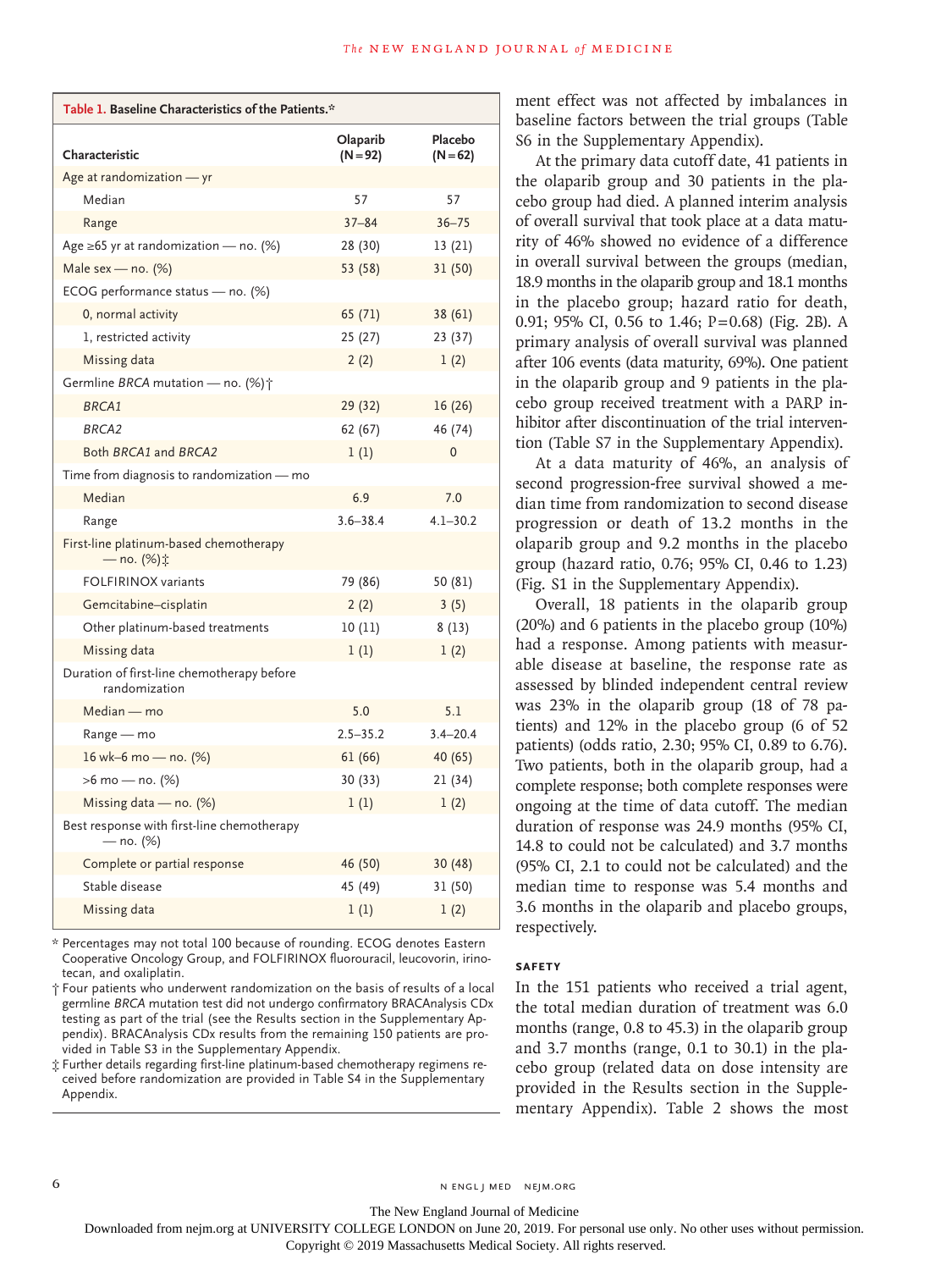

n engl j med nejm.org 7

The New England Journal of Medicine

Downloaded from nejm.org at UNIVERSITY COLLEGE LONDON on June 20, 2019. For personal use only. No other uses without permission.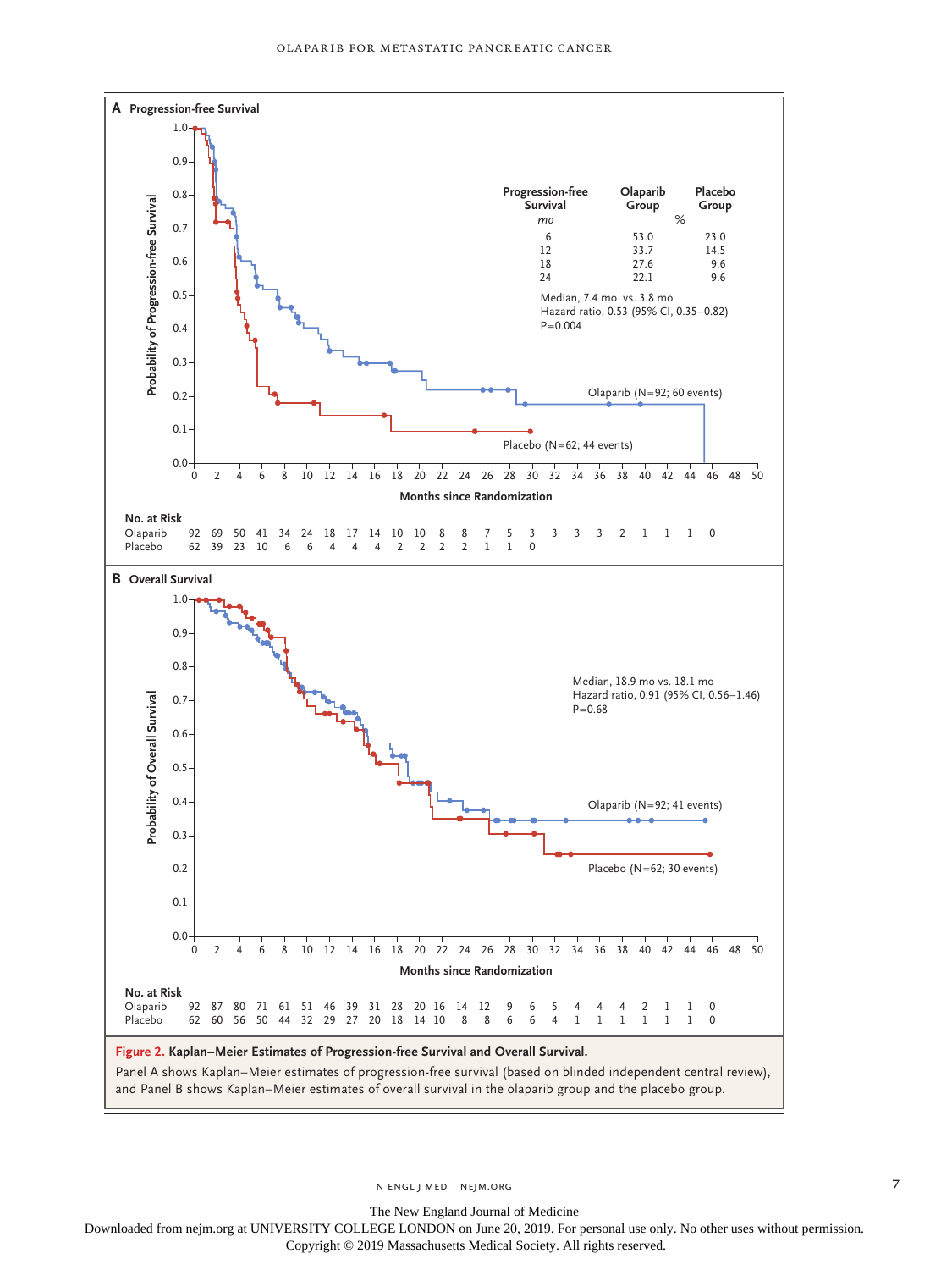| Subgroup                                                             | Olaparib     | Placebo<br>no. of patients with<br>events/total no. (%) |                 | Hazard Ratio (95% CI) |
|----------------------------------------------------------------------|--------------|---------------------------------------------------------|-----------------|-----------------------|
| All patients                                                         | 60/92(65.2)  | 44/62 (71.0)                                            |                 | $0.53(0.35 - 0.82)$   |
| Previous chemotherapy                                                |              |                                                         |                 |                       |
| <b>FOLFIRINOX variants</b>                                           | 50/79 (63.3) | 35/50 (70.0)                                            |                 | $0.54(0.35 - 0.84)$   |
| Other                                                                | 8/10(80.0)   | $6/8$ (75.0)                                            |                 | $0.76(0.27 - 2.32)$   |
| Absence of biliary stent                                             | 59/91 (64.8) | 40/58 (69.0)                                            |                 | $0.54(0.36 - 0.82)$   |
| Type of previous chemotherapy                                        |              |                                                         |                 |                       |
| Doublet chemotherapy                                                 | 12/15(80.0)  | 8/10(80.0)                                              |                 | $0.59(0.24 - 1.50)$   |
| Triplet chemotherapy                                                 | 45/73 (61.6) | 33/46 (71.7)                                            |                 | $0.51(0.32 - 0.82)$   |
| Duration of first-line treatment before<br>randomization             |              |                                                         |                 |                       |
| 16 wk to 6 mo                                                        | 42/61 (68.9) | 29/40 (72.5)                                            |                 | $0.69(0.43 - 1.12)$   |
| $>6$ mo                                                              | 18/30 (60.0) | 15/21(71.4)                                             |                 | $0.35(0.17-0.72)$     |
| Best response with first-line treatment                              |              |                                                         |                 |                       |
| Partial or complete response                                         | 30/46 (65.2) | 20/30 (66.7)                                            |                 | $0.62(0.35 - 1.12)$   |
| Stable disease                                                       | 30/45 (66.7) | 24/31 (77.4)                                            |                 | $0.50(0.29 - 0.87)$   |
| Disease at baseline                                                  |              |                                                         |                 |                       |
| Measurable                                                           | 53/78 (67.9) | 39/52 (75.0)                                            |                 | $0.57(0.37 - 0.88)$   |
| Not measurable or no evidence of disease                             | 7/13(53.8)   | 5/6(83.3)                                               |                 | $0.45(0.14 - 1.57)$   |
| Germline BRCA mutation type<br>(determined by BRACAnalysis CDx test) |              |                                                         |                 |                       |
| BRCA1                                                                | 20/29 (69.0) | 12/16(75.0)                                             |                 | $0.40(0.20 - 0.85)$   |
| <b>BRCA2</b>                                                         | 38/59 (64.4) | 32/45 (71.1)                                            |                 | $0.63(0.39 - 1.02)$   |
| Age at randomization                                                 |              |                                                         |                 |                       |
| $<$ 65 yr                                                            | 39/64 (60.9) | 37/49 (75.5)                                            |                 | $0.45(0.28 - 0.72)$   |
| $\geq 65$ yr                                                         | 21/28 (75.0) | 7/13(53.8)                                              |                 | $1.02(0.45 - 2.60)$   |
| Sex                                                                  |              |                                                         |                 |                       |
| Male                                                                 | 33/53(62.3)  | 23/31 (74.2)                                            |                 | $0.46(0.27-0.80)$     |
| Female                                                               | 27/39 (69.2) | 21/31(67.7)                                             |                 | $0.66(0.37 - 1.19)$   |
| White race                                                           | 55/82(67.1)  | 41/59 (69.5)                                            |                 | $0.59(0.39 - 0.90)$   |
|                                                                      |              |                                                         | 1.0<br>0.1      | TП<br>10.0            |
|                                                                      |              |                                                         | Olaparib Better | <b>Placebo Better</b> |

#### **Figure 3. Subgroup Analysis of Progression-free Survival.**

Subgroups in which fewer than five progression-free survival events occurred per group were not included in the analysis. The sizes of the circles are proportional to the number of events. The dashed line indicates the point of no effect (hazard ratio=1). The prespecified gemcitabine–cisplatin subgroup included two patients in the olaparib group and three patients in the placebo group; this subgroup did not meet the threshold for inclusion in the sub‑ group analysis. Patients who received gemcitabine–cisplatin were not included in the "other" subcategory of the "previous chemotherapy" subgroup but are included in the "doublet chemotherapy" subgroup. Race was determined from patient records.

common adverse events in the trial groups. Serious adverse events occurred in 24% of the patients who received olaparib and in 15% of the patients who received placebo.

No adverse events that occurred during the trial intervention resulted in death. One stentrelated duodenal perforation in a patient who received olaparib occurred during the 30-day follow-up period after discontinuation of therapy, and that patient subsequently died (see the Results section in the Supplementary Appendix).

Adverse events led to discontinuation of the

trial agent in 5% of the patients who received olaparib and in 2% of the patients who received placebo (Table S8 in the Supplementary Appendix); adverse events were usually managed by dose interruption or reduction. No cases of myelodysplastic syndrome or acute myeloid leukemia were reported in either group. In two patients who received placebo, new primary cancers developed more than 30 days after the end of the trial intervention (one patient had rectal cancer, and the other had a possible ovarian cancer, which resulted in death). One diagnosis of grade 1

8 N ENGL J MED NEJM.ORG

The New England Journal of Medicine

Downloaded from nejm.org at UNIVERSITY COLLEGE LONDON on June 20, 2019. For personal use only. No other uses without permission.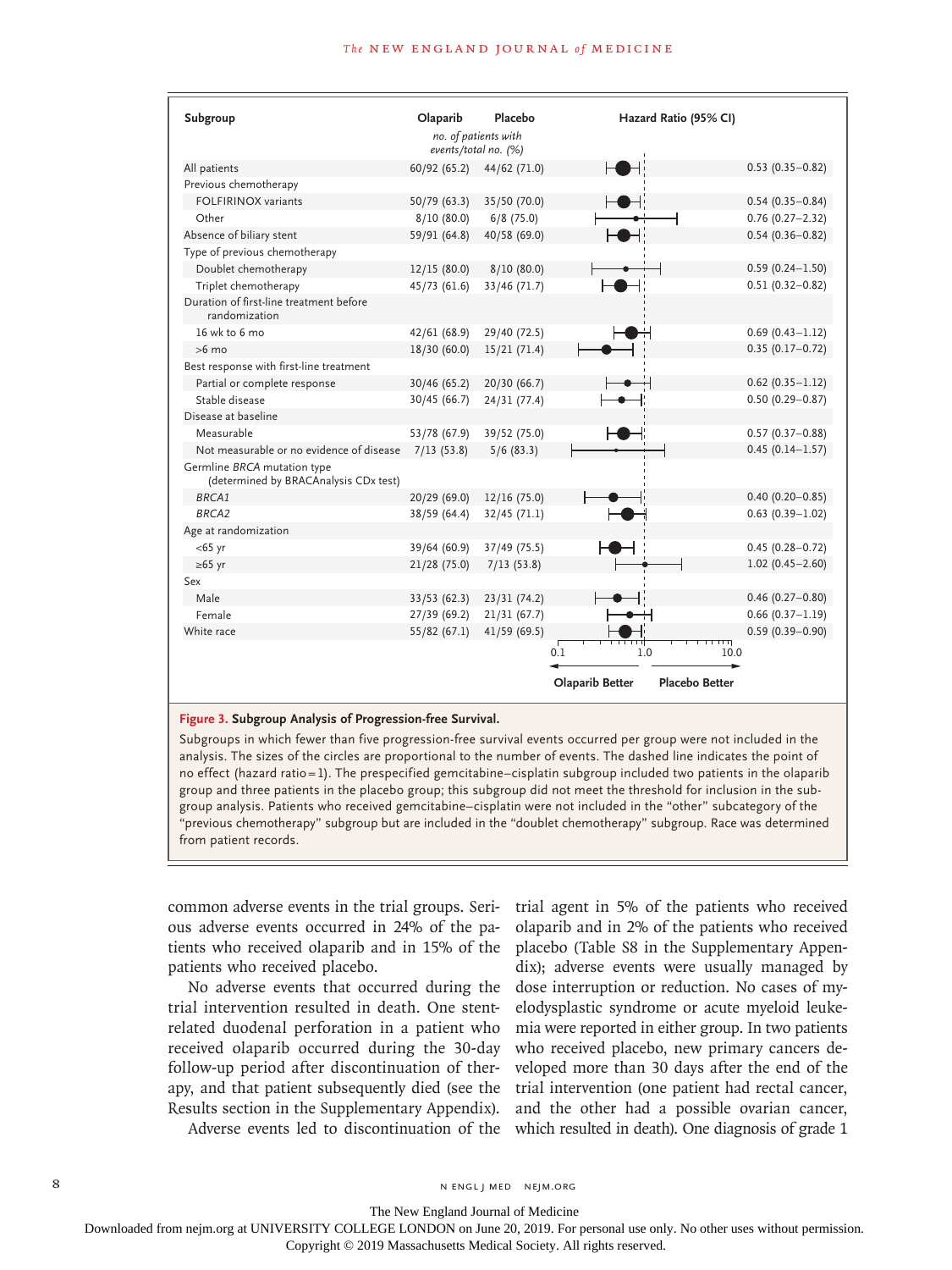| Table 2. Summary of Adverse Events.*                      |                                                 |                |           |                                             |                             |                             |  |  |  |
|-----------------------------------------------------------|-------------------------------------------------|----------------|-----------|---------------------------------------------|-----------------------------|-----------------------------|--|--|--|
| Variable                                                  | Olaparib<br>Placebo<br>$(N = 60)$<br>$(N = 91)$ |                |           | <b>Between-Group Difference</b><br>(95% CI) |                             |                             |  |  |  |
|                                                           | Any Grade                                       | Grade $\geq$ 3 | Any Grade | Grade $\geq$ 3                              | Any Grade                   | Grade $\geq$ 3              |  |  |  |
|                                                           | number (percent)                                |                |           |                                             | percentage points           |                             |  |  |  |
| Adverse event                                             |                                                 |                |           |                                             |                             |                             |  |  |  |
| Any                                                       | 87 (96)                                         | 36 (40)        | 56 (93)   | 14(23)                                      | $2 (-5 to 12)$              | 16 $(-0.02 \text{ to } 31)$ |  |  |  |
| Fatigue or asthenia                                       | 55 (60)                                         | 5(5)           | 21(35)    | 1(2)                                        | 25 (7 to 41)                | $4 (-4 to 11)$              |  |  |  |
| Nausea                                                    | 41 (45)                                         | 0              | 14(23)    | 1(2)                                        | 22 (4 to 36)                | $-2$ ( $-9$ to 3)           |  |  |  |
| Anemia <sup>+</sup>                                       | 25(27)                                          | 10(11)         | 10(17)    | 2(3)                                        | $11 (-3 to 24)$             | $8$ (-2 to 17)              |  |  |  |
| Abdominal pain                                            | 26 (29)                                         | 2(2)           | 15(25)    | 1(2)                                        | $4 (-12 to 18)$             | $1 (-8 to 6)$               |  |  |  |
| Diarrhea                                                  | 26(29)                                          | $\mathbf{0}$   | 9(15)     | $\mathbf{0}$                                | $14 (-1 to 26)$             | <b>NC</b>                   |  |  |  |
| Decreased appetite                                        | 23(25)                                          | 3(3)           | 4(7)      | $\mathbf 0$                                 | 19 (5 to 30)                | $3 (-3 to 9)$               |  |  |  |
| Constipation                                              | 21(23)                                          | $\mathbf{0}$   | 6(10)     | $\mathbf{0}$                                | 13 $(-0.02 \text{ to } 25)$ | <b>NC</b>                   |  |  |  |
| Vomiting                                                  | 18 (20)                                         | 1(1)           | 9(15)     | 1(2)                                        | $5$ (-9 to 17)              | $-1$ (-8 to 5)              |  |  |  |
| Back pain                                                 | 17(19)                                          | $\mathbf{0}$   | 10(17)    | 1(2)                                        | $2 (-12 to 14)$             | $-2$ ( $-9$ to 3)           |  |  |  |
| Arthralgia                                                | 14(15)                                          | 1(1)           | 6(10)     | $\Omega$                                    | $5$ ( $-7$ to 16)           | $1 (-5 to 6)$               |  |  |  |
| Interruption of intervention owing<br>to adverse event    | 32(35)                                          | <b>NA</b>      | 3(5)      | <b>NA</b>                                   | 30 (17 to 42)               | <b>NA</b>                   |  |  |  |
| Dose reduction owing to adverse<br>event                  | 15(16)                                          | <b>NA</b>      | 2(3)      | <b>NA</b>                                   | 13 (2 to 23)                | <b>NA</b>                   |  |  |  |
| Discontinuation of intervention<br>owing to adverse event | 5(5)                                            | <b>NA</b>      | 1(2)      | <b>NA</b>                                   | $4(-4 \text{ to } 11)$      | <b>NA</b>                   |  |  |  |

\* The table includes adverse events of any grade that occurred in at least 15% of the patients in the safety population of either trial group dur‑ ing the trial intervention or up to 30 days after discontinuation of the trial intervention. Adverse events were graded according to the

National Cancer Institute Common Terminology Criteria for Adverse Events, version 4.0. NA denotes not applicable, and NC not calculated. † The anemia category includes anemia, decreased hemoglobin level, decreased red-cell count, decreased hematocrit, erythropenia, macrocytic anemia, normochromic anemia, normochromic normocytic anemia, and normocytic anemia.

pneumonitis in a patient in the olaparib group was not considered by the investigators to be causally related to the trial intervention (see the Results section in the Supplementary Appendix).

# **Patient-Reported Outcomes**

No clinically meaningful change from baseline was noted in the EORTC QLQ-C30 global healthrelated quality-of-life score in either group, and there was no significant difference in the overall change from baseline between the groups. The adjusted mean (±SE) change from baseline across all time points was −1.20±1.42 (95% CI, −4.01 to 1.62) in 84 patients in the olaparib group and 1.27±1.95 (95% CI, −2.58 to 5.12) in 54 patients in the placebo group. The corresponding estimated between-group difference of −2.47 points (95% CI, −7.27 to 2.33) on a 100-point scale was not clinically meaningful.

# Discussion

The primary analysis of the trial showed that patients who had a germline *BRCA* mutation and metastatic pancreatic cancer that had not progressed during first-line platinum-based chemotherapy had significantly longer progression-free survival with maintenance olaparib than with placebo. Separation between the Kaplan–Meier curves for the two trial groups can be seen from approximately 5 months; this result provides support for the observed 47% reduction in the risk of disease progression or death; at 2 years, 22.1% of the patients in the olaparib group versus 9.6% of patients in the placebo group did not have disease progression. Patients received platinum-based chemotherapy immediately before maintenance olaparib; therefore, the combined first-line platinum-based chemotherapy and main-

The New England Journal of Medicine

Downloaded from nejm.org at UNIVERSITY COLLEGE LONDON on June 20, 2019. For personal use only. No other uses without permission.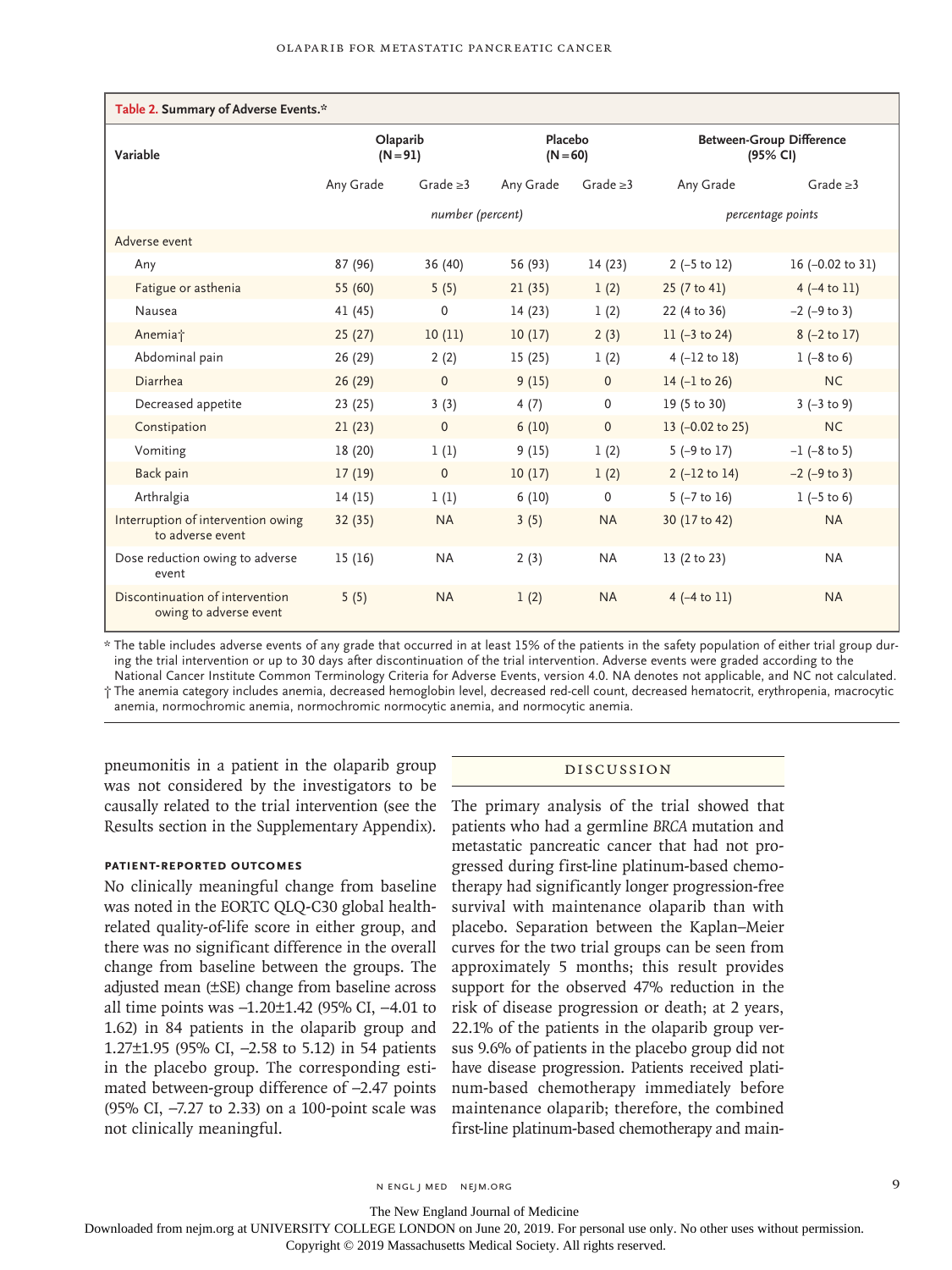tenance olaparib strategy resulted in a progression-free survival of more than 1 year among patients with a germline *BRCA* mutation who had disease that had not progressed while they were receiving previous platinum-based chemotherapy. However, our data do not include patients with disease that progressed during the first 4 months of platinum-based treatment or who may have continued to receive chemotherapy for an extended period.<sup>2,3</sup>

The POLO trial was a global trial, and when the trial was designed, 6-month treatment with FOLFIRINOX (fluorouracil, leucovorin, irinotecan, and oxaliplatin) was a standard of care.<sup>2</sup> Eligible patients could undergo randomization after at least 16 weeks of chemotherapy; no maximum length of first-line chemotherapy was mandated. In some clinical practices, patients may receive platinum-based chemotherapy for more than 6 months; however, peripheral neuropathy and other cumulative treatment-related side effects limit an extended duration, making placebo a suitable comparator to maintenance treatment after first-line chemotherapy.24

Overall survival data from an interim analysis at a data maturity of 46% (the final analysis was planned at a data maturity of 69%) show no significant difference in survival between the trial groups. Overall survival may be confounded by subsequent therapies, including that of nine patients in the placebo group (15%) who went on to receive a PARP inhibitor after disease progression during the trial intervention (Table S7 in the Supplementary Appendix).13 The POLO trial was designed as a maintenance trial, and imaging analyses were performed regularly; therefore, patients in the placebo group with disease that progressed during the trial intervention went on to receive additional DNA-damaging agents, which are known to have some activity in this patient population.15

An analysis of the time to second disease progression suggested a trend toward benefit from maintenance olaparib through the next treatment. Although there is no precedent in

pancreatic cancer, this end point has been assessed in studies of other tumor types and has been interpreted as a possible indicator of treatment benefit beyond disease progression.<sup>12</sup>

The adverse-effect profile of maintenance olaparib was similar to that observed in other tumor types. $11,12,17$  Health-related quality of life was preserved with olaparib, and there was no significant difference between the groups.

Of 3315 patients screened for entry in the POLO trial, 7.5% had a germline *BRCA* mutation. A substantial percentage of these potentially eligible patients had disease progression during platinum-based chemotherapy before trial entry, consistent with observations from previous FOLFIRINOX trials.<sup>2</sup> In this trial, dual selection criteria were used to identify patients who would be likely to benefit from PARP inhibition. Patients had to have a germline *BRCA* mutation and no disease progression during at least 16 weeks of platinum-based chemotherapy. In an unselected population with metastatic pancreatic cancer, it is expected that approximately 30% of patients will have disease progression during their first 4 months of treatment with FOLFIRINOX.<sup>2</sup> A total of 43 of the 198 patients (21.7%) with a germline *BRCA* mutation who were screened for trial entry before first-line treatment had disease progression during platinum-based chemotherapy before randomization.

In conclusion, the POLO trial showed that maintenance olaparib provided a significant progression-free survival benefit to patients with a germline *BRCA* mutation and metastatic pancreatic cancer that had not progressed during platinum-based chemotherapy.

A data sharing statement provided by the authors is available with the full text of this article at NEJM.org.

Supported by AstraZeneca (as part of an alliance between AstraZeneca and Merck Sharp & Dohme, a subsidiary of Merck) and by a grant (P30-17 CA008748) from the National Institutes of Health National Cancer Institute Cancer Center.

Disclosure forms provided by the authors are available with the full text of this article at NEJM.org.

We thank the patients who participated in this trial and their families, our co-investigators, and Elin Pyke, M.Chem., of Mudskipper, who provided medical writing assistance with an earlier version of the manuscript.

#### **Appendix**

10 N ENGL J MED NEJM.ORG

The New England Journal of Medicine

Downloaded from nejm.org at UNIVERSITY COLLEGE LONDON on June 20, 2019. For personal use only. No other uses without permission.

The authors' affiliations are as follows: the Oncology Institute, Sheba Medical Center, Tel Aviv University, Tel Aviv, Israel (T.G.); Hôpital Beaujon (Assistance Publique–Hôpitaux de Paris), Clichy, and University Paris VII, Paris (P.H.); IRCCS Ospedale San Raffaele Scientific Institute, Milan (M.R.), Azienda Ospedaliera Universitaria Integrata Verona, Verona (G.T.), and Fondazione Policlinico Universitario Gemelli IRCCS, Rome (G.T.) — all in Italy; University Hospitals Gasthuisberg and KU Leuven, Leuven, Belgium (E.V.C.); Vall d'Hebron University Hospital and Vall d'Hebron Institute of Oncology, Barcelona (T.M.); Fox Chase Cancer Center, Philadelphia (M.J.H.); Samsung Medical Center, Sungkyunkwan University School of Medicine (J.-O.P.), and Seoul National University Hospital,